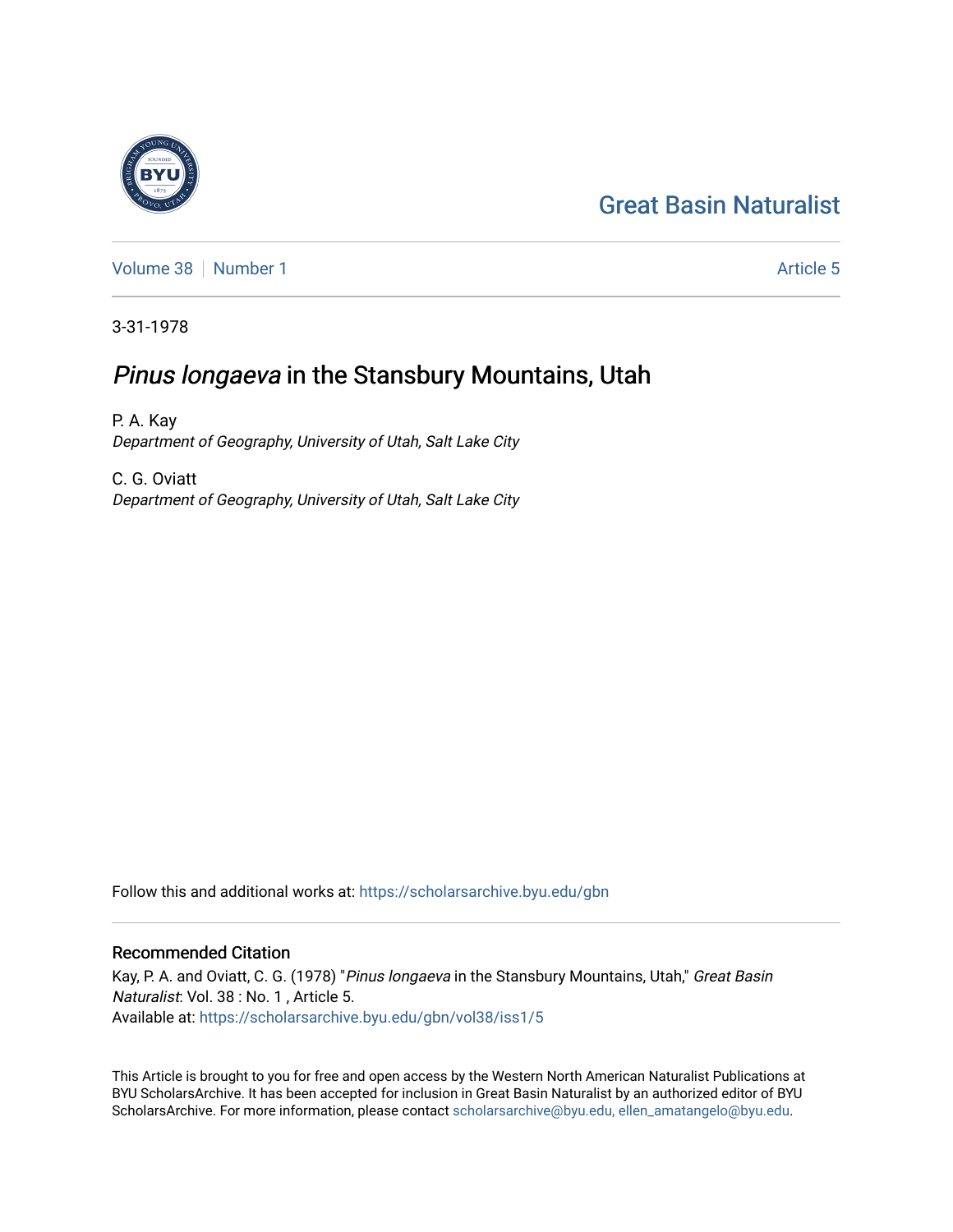#### PINUS LONGAEVA IN THE STANSBURY MOUNTAINS, UTAH

#### P. A. Kay' and C. G. Oviatt'

Abstract.— A new record of Pinus longaeva D. K. Bailey in the Stansbury Mountains, north of the known range of the species, is reported.

Bristlecone pine {Pinus longaeva D. K. Bailey) occurs in the Great Basin on high ridges and plateaus, which are often ex posed. In Utah, the northern-most documented occurrences of Pinus longaeva are at about 40 degrees north latitude in the Deep Creek Mountains, Tooele County, and above the Bad Land Cliffs, Duchesne County (Fig. 1). Johnson (1970:25) indicated pres ence of the species in the western Uinta Mountains, Summit and Duchesne counties, but Bailey (1970, Fig. 3) mapped the Uintas only as a possible habitat without docu-

mented occurrence. Bailey (1970, Fig. 3) also showed the Stansbury Mountains, Tooele County, as a possible but unproven location. During recent dendroclimatological field research, the authors discovered a living bristlecone pine in the Stansbury Mountains, well north of the known range limit.

Deseret Peak, at 3362 m, is the highest point in the Stansbury Mountains. The mountain bears considerable evidence of Quaternary glaciation, in the form of cirques, U-shaped valleys, and moraines.



Fig. 1. Location map. Range of Pinus longaeva from Bailey (1970, Fig. 2). Site location from Deseret Peak quadrangle, U.S. Geological Survey 15-minute topographic series.

<sup>&#</sup>x27;Department of Geography, University of Utah, Salt Lake City, Utah 84112.